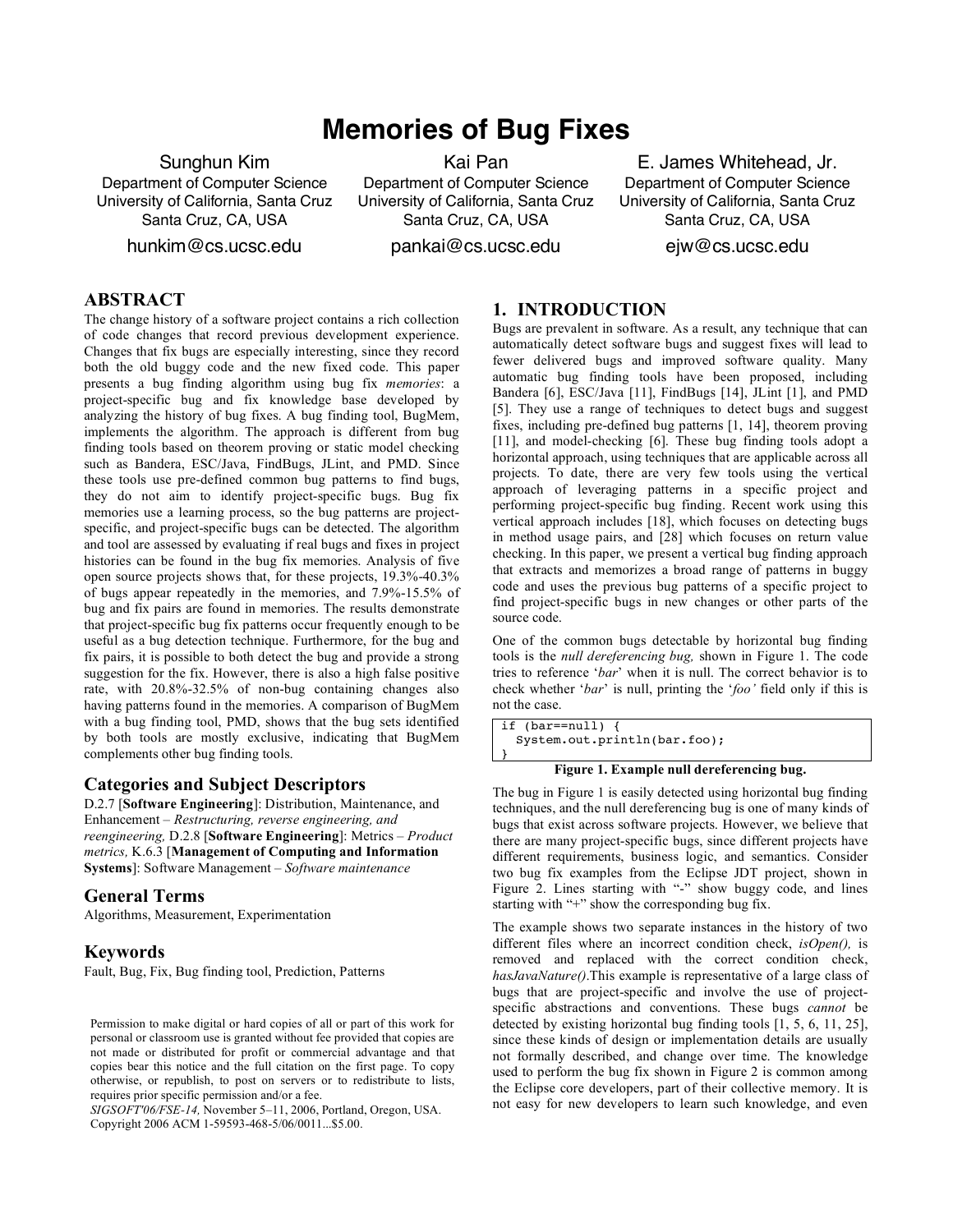core developers sometimes forget, committing the same mistakes over again.

| JavaProject.java at transaction 2024 (Fix for bug<br>28434)                                     |
|-------------------------------------------------------------------------------------------------|
| - if (requiredProjectRsc.exists() &&<br>requiredProjectRsc.isOpen()) {;                         |
| +if(JavaProject.hasJavaNature(requiredProjectRsc))                                              |
| DeltaProcessor.java at transaction 1945 (Fix for<br>bug 27499)                                  |
| - boolean isOpened=proj.isOpen();<br><u>- if (isOpened &amp;&amp; this.hasJavaNature(proj))</u> |
| + if (JavaProject.hasJavaNature(proj))                                                          |

**Figure 2. Repeated bug fix examples in Eclipse. The '–' and highlighting indicate buggy code and the '+ 'indicates a corresponding fix. The change log messages for each transaction indicate they are bug fixes.**

We can learn from previous mistakes to keep project-specific bugs from occurring again. A long-developed project usually has a software configuration management (SCM) repository that records a great number of bug fix changes. These bug fix changes record the location of bugs as well as their fixes, the solutions to the bugs. By extracting and saving the code patterns found in buggy code, it is possible to detect potential bugs in new changes. This paper presents an approach for building project-specific bug and fix memories from project change histories.

The term "memories" is used to describe a database that stores bug and fix pattern instances extracted from bug fix changes in a project's development history. An algorithm extracts pattern instances from bug fix changes by parsing, normalizing and filtering the code in the bug or fix area. The parsing step extracts syntax components from the code, the normalization process generalizes the syntax structure for matching similar code, and the filtering step eliminates noise in component matching. These extracted pattern instances are stored in the memories database for matching future bugs. A bug finding tool, BugMem, uses the memories for detecting project-specific bugs and suggesting fixes.

After applying our approach on five open source projects, we find that 19.3%-40.3% of the bugs and 7.9%-15.5% of bug and fix pairs repeat in the history. The results demonstrate that projectspecific bug fix patterns occur frequently enough to be useful as a bug detection technique. Furthermore, for the bug and fix pairs, it is possible to both detect the bug and provide a strong suggestion for the fix.

We compared BugMem with a bug finding tool based on a static syntax checker, PMD, and found that the identified bug sets by PMD and by BugMem are largely exclusive. This indicates that BugMem is not meant to replace conventional bug finding tools and can be used with other bug finding tool to maximize the bug detecting ability.

The remainder of the paper begins by presenting algorithms to build bug fix memories from project change histories (Section 2) and then evaluates how well the memories match real bug fixes in a project's change history (Section 3). We next describe the BugMem tool (Section 4). The paper ends with related work (Section 5) and conclusions (Section 6).

# **2. BUILDING BUG FIX MEMORIES**

To build memories of bug fixes, we must identify those changes in a software project history where a bug was fixed. The first step is to extract source code, change logs, and source code changes (deltas) from a project's SCM repository. Kenyon [3], a system that extracts source code change histories from CVS and Subversion, is used for this step. Kenyon automatically checks out the source code of each transaction—the set of file changes in one commit to the SCM system—and extracts change information such as the change log message, author, change date, source code, and change deltas.

A file change contains a list of region pairs that show the differences between two file versions; each region is called a *hunk*  $(H)$ , as shown in Figure 3. A hunk,  $H$ , consists of a set of source code lines. Within SCM systems, a file change that involves modification of a single line is recorded as the deletion of the old line, and addition of the new line. We capture this notion of changes recorded as deletions and additions with the concept of a hunk pair (*HP*). A hunk pair consists of a deleted hunk (*DH*) representing lines deleted from the prior version and the corresponding added hunk (*AH*) with lines added in the new version, i.e.  $HP = (DH, AH)$ . We exclude hunks that include only import statements, comments, or code format changes, since most of these changes do not affect program behavior.

Traditionally, bugs are identified in software by examining test executions for incorrect output, performing software inspections, or running static analysis tools. Our method for bug identification is somewhat different, in that we assume that developers have been using these traditional methods for bug identification throughout a project's evolution, and have been fixing the buggy code. We use prior bug fix experience to identify future bugs.

Bug fix changes are identified by mining SCM change log messages. Two approaches are used for this step: searching for keywords such as "Fixed" or "Bug" [20] and searching for references to bug reports stored in a bug tracking system, such as "#42233" [7, 10, 26]. This allows us to identify whether an entire transaction contains a bug fix.

In bug fix changes, we start by assuming that deleted hunks (*DH*) are bug hunks (*BH*), and added hunks (*AH*) are fix hunks (*FH*), since by deleting the lines in *DH* a bug was removed, and by adding the lines in  $AH$  a bug was fixed. Formally,  $BH = DH$  and  $FH = AH$  if it is a bug fix change.



**Figure 3. The three types of hunk pairs in bug fix changes**

As is shown in Figure 3, there are three types of hunk pairs:

$$
type(HP) = \begin{cases} addition, \text{ if } |DH| = 0 \\ deletion, \text{ if } |AH| = 0 \\ modification, \text{ otherwise} \end{cases}
$$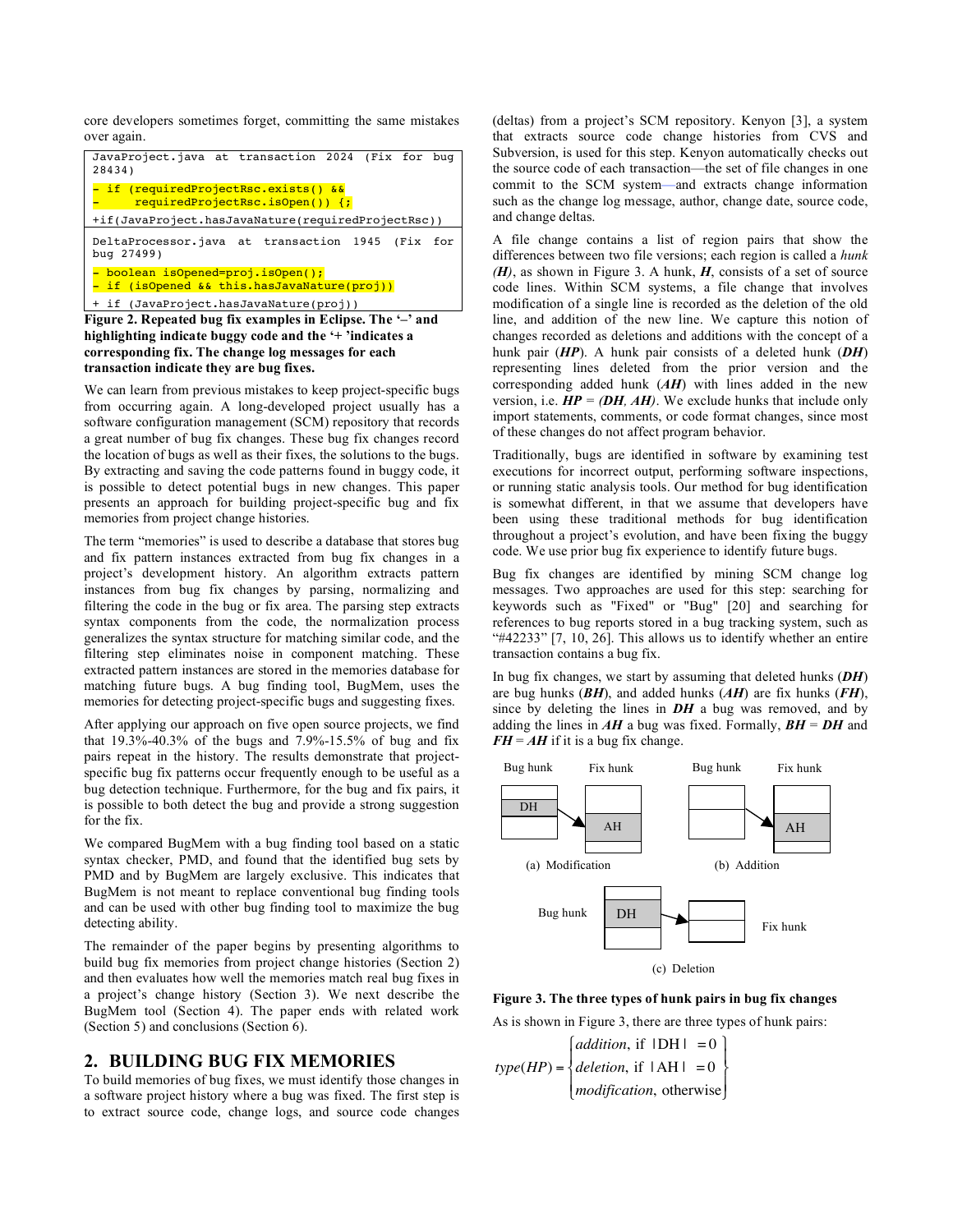All addition types of hunk pairs are ignored since bugs are identified by examining the deleted hunk, which is empty in addition hunks (i.e., |DH|=0).

The bug fix memories  $(M)$  are the union of the bug memories (*BM*) and fix memories (*FM*):  $M = BM \cup FM$ . Bug memories (*BM*) and fix memories (*FM*) are the union of *components* extracted from the bug hunks or fix hunks in a project (a detailed description of the component extraction process is given in Section 2.1):

$$
BM = \bigcup extract(BH), FM = \bigcup extract(FH)
$$

Put another way, the memories database for a specific project is built by iterating over each bug fix transaction and applying the component extraction algorithm. Extracted components are saved in the memories database. The overall process for building the bug fix memories database is sketched in Figure 4.

 $M = null$ for  $(n = 1$  to *N*)  $\{$ gather bug and fix hunks for transaction *n*  $M = M U$  extract(*BH*) ∪ extract(*FH*) for each bug and fix hunk pair in transaction *n* }

#### **Figure 4. The process for building bug fix memories. The total number of transactions is** *N***.**

Once constructed, the bug fix memories can be used to detect potential bugs in new or existing source code and provide corresponding fix examples. The *find* function, which takes components and memories as inputs and returns a matched hunk pair set (*MatchedHP*), is defined as:

 $find(component, M) \rightarrow MatchedHP$ 

 $find(extract(BH), M) \rightarrow MatchedHP$ 

 $find(extract(FH), M) \rightarrow MatchedHP$ 

The next sections detail the process of building a project's bug fix memories database.

# **2.1 Extracting Components from Hunks**

The code in bug hunks represents the mistakes developers have made throughout a project's history, while the code in fix hunks contains solutions to these mistakes. We want to learn from a project's history so we can prevent mistakes similar to those already observed and provide useful suggestions for how to repair these errors. Intuitively, to achieve this goal we must record the code found in bug hunks as well as the corresponding fixes. But how?

Naively, we can directly save all the code found in a bug hunk for use in future bug detection. Unfortunately, code in a new change typically does not have an exact match with the buggy code in the history. As a result, this approach would miss cases in which new code has a similar, but not equivalent, structure as the stored buggy code. In order to take a full advantage of the buggy code in the history, it is necessary to perform a series of steps that break the code down into its constituent parts, then abstract these parts into more general patterns.

Central to our approach is an algorithm for extracting syntax patterns, called *components*, from hunks, which are saved to the *memories* database. The extraction process can be expressed as: extract  $(H) \rightarrow \{c \mid c \text{ is a component in } H\}$ . More specifically, extract  $(BH) \rightarrow \{c \mid c \text{ is a component in } BH\}$ , and extract  $(FH)$ 

 $\rightarrow$  {c | c is a component in *FH*} for bug and fix hunks. To extract components from hunks, the entire source code file is parsed to extract components. Then we collect only those components that fall into hunks. Currently, bug fix memories can only be constructed from programs written in Java, due to the ease of parsing this language.

The rest of this section explains the component extraction algorithm, which is an implementation of the function, extract (*H*). The algorithm consists of four steps, raw component extraction, normalization, information filtering, and diff filtering.

# *2.1.1 Raw Component Extraction*

In this step, the source code inside a hunk is parsed to burst out the individual syntactic elements found there. We begin by preprocessing the code to remove all whitespace and blank lines, so that formatting differences do not affect patterns. We differentiate between composite statements such as if, for, while, etc. and those that are simple such as method calls, assignment, etc. Code is further processed to concatenate all multi-line simple statements into a single line. Additional processing ensures that the conditional predicates of if, for, while, etc. all lie on a single line. This yields us basic *syntax lines*.

```
if (foo.flag>=5 && foo.ready()) {
  i=1foo.create("example");
  initiate(5,bar);
}
```
#### **Figure 5. Example code in a bug hunk (the type of the variable** *foo* **is** *Foo***, the type of** *i* **is** *int***, and the type of** *bar* **is unknown).**

Figure 5 shows an example of code in a bug hunk, used as a running example. Four basic syntax lines are extracted from this code: (1) *if (foo.flag>=5 && foo.ready())*; (2) *i=1*; (3) *foo.create ("example")*; and (4) *initiate(5,bar)*.

In the implementation of the component extractor, the Java parser only performs a single-pass scan of individual files, so types of some variables are unknown. This is the reason why the type of a variable or an expression is sometimes unknown, as with *bar* in Figure 5 above.

Raw components are extracted based on the abstract syntax tree of a basic syntax line. More specifically, the set of non-leaf nodes in a syntax line's abstract syntax tree are its raw components. For example, from the syntax line *if (foo.flag>=5 && foo.ready())* in Figure 5, six raw components are extracted: (1) *foo.flag*, (2) *foo.flag>=5,* (3) *ready()*, (4) *foo.ready()*, (5) *foo.flag>=5 && foo.ready()*, and (6) *if (foo.flag>=5 && foo.ready())*. Note that *foo.flag* is the parent node of leaf nodes *foo* and *flag*, and string literals are treated as non-leaf nodes.

A raw component can be one of the four high-level kinds: *static Java call*, *Java call*, *user-defined call*, or *non-call*. If a component does not represent a method call, it is of the non-call kind. If a component represents a method call, and the method call is an invocation of a Java core class or a static field of a Java core class, it is a *static Java call*. For example, the components *System.out.println("Hello")* and *Integer. parseInt("12")* are static Java calls. If a component represents a method call to a userdefined object whose type is in the Java core classes, it is called a *Java call*. A method call to a user-defined method is a *userdefined call*. This classification of components is used in setting component search options, described in Section 2.2.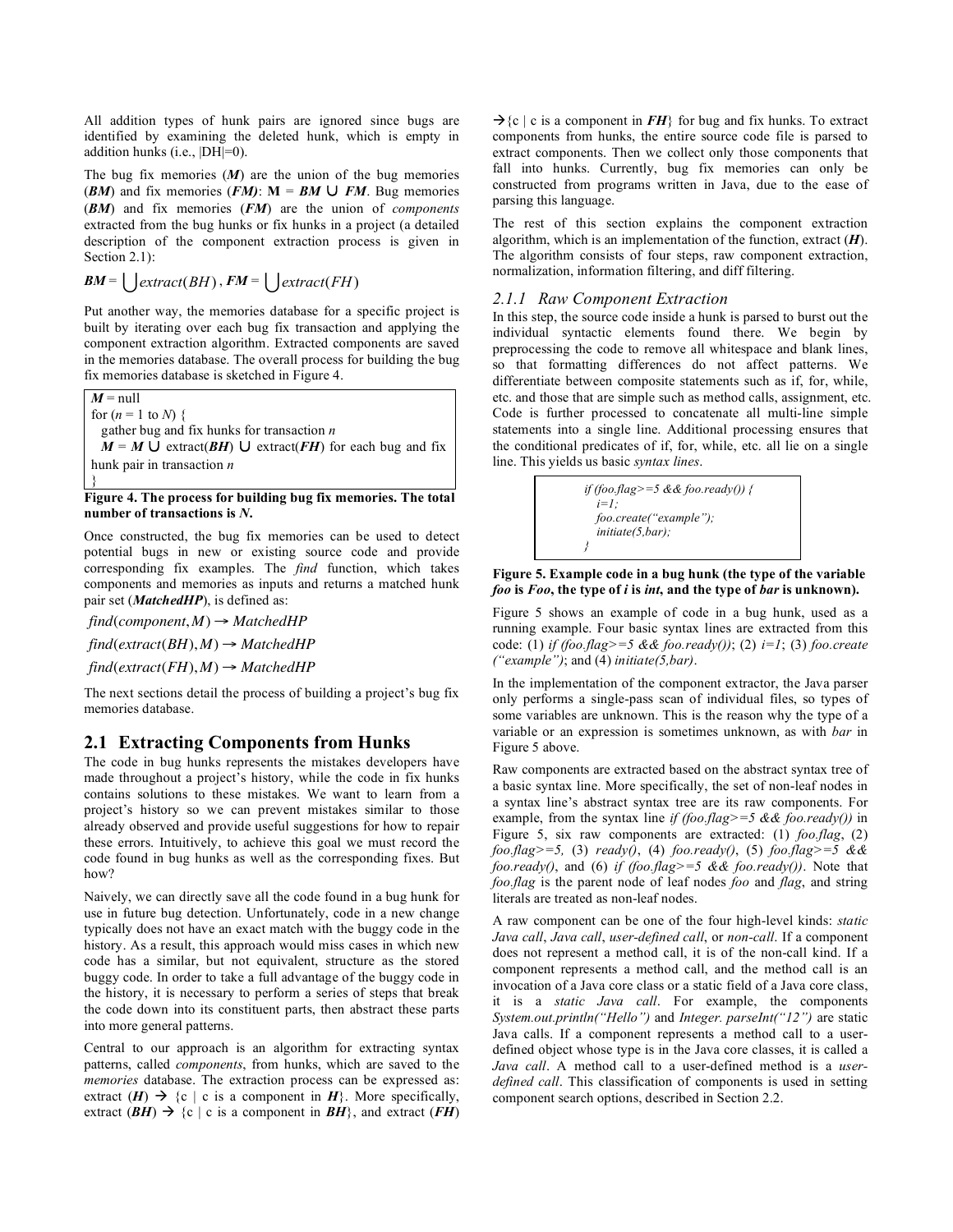The data for a component consists of a component string and an actual parameter list. A non-call component has only component string data. For example, the component string for *foo.flag* is "*foo.flag"*. For a method call component, the method name and actual parameter list are represented separately. The component string for a method call component carries method name and parameter number information. For example, the component string for method calls *initiate()*, *initiate(5),* and *initiate(5, 9)* are *initiate()*, *initiate(.)*, and *initiate(,)* respectively. The actual parameter list for *initiate(5, 9)* contains "5" and "9". Method call components are represented in this way to support component matching, discussed further in Section 2.2. All the raw components extracted from the example code in Figure 5 are shown in the left part of Figure 6. Note that for each method call component there is an actual parameter list following the component string.

| foo.flag                        | $Fooflag$ ,                                              |
|---------------------------------|----------------------------------------------------------|
| foo.flag>=5                     | $Fooflag = 5$                                            |
|                                 | $Fooflag>=int$                                           |
| ready()                         | readv()                                                  |
| foo.ready()                     | Foo.ready()                                              |
| foo.flag>=5 && foo.ready()      | Foo.flag>=5 && Foo.ready()                               |
|                                 | <i>Foo.flag&gt;=int &amp;&amp; Foo.ready()</i>           |
| if (foo.flag>=5 && foo.ready()) | $\textit{if (Foo flag} \geq 5 \&\&\textit{Foo.ready()})$ |
|                                 | if (Foo.flag>=int && Foo.ready())                        |
| $i=1$                           | $int=1$                                                  |
|                                 | $int = int$                                              |
| "example"                       | $\blacksquare$ "example"                                 |
|                                 | String                                                   |
| create(.) "example"             | create(.) String                                         |
| foo.create(.) "example"         | Foo.create(.) String                                     |
| $initiate()$ 5, bar             | initiate(,)<br>$int.$ *                                  |
|                                 |                                                          |

**Figure 6. Raw components (left) and components after normalization (right).**

#### *2.1.2 Normalization*

The purpose of extracting components is to discover characteristics from the code in a bug or fix hunk so they can be used to match similar characteristics in new changes.

To extend the possibility of matching similar code, a normalization step is performed on the extracted raw components. The normalization process follows the rules below.

1. If the type of a variable in a raw component is known, the variable is normalized to its type in the resulting component. For example, given an object *foo* of type *Foo*, the raw component *foo.flag* will be normalized to *Foo.flag*. If the type is numeric (i.e. *int*, *float*, *double*, etc.), it is further normalized to *int*. Variables with unknown types are not normalized.

2. For a raw component that contains a numeric, boolean, or char literal, two components are generated: one without normalization for the literal and one with the literal replaced by *int*, *boolean*, or *char* accordingly.

3. For a raw component that contains a string literal, two components are generated: one without normalization that includes the original string literal and one with normalization where the string literal is replaced with *String*.

4. For a method call, each actual parameter is normalized to the type of the parameter. If the type of a parameter value is unknown, a \* indicates that this parameter can be any type. For example, the component string for component *initiate(5,bar)* is *initiate(,)* and

the parameter list of this component is *int* and \*, supposing the type of *bar* is unknown.

A *normalization level* value is computed to indicate a component's degree of normalization among its peers extracted from the same raw component. Due to the normalization of literals, several components may be generated for a raw component. For example, *Foo.flag>=5* and *Foo.flag>=int* are two components generated by normalizing the component *foo.flag>=5*. Since *Foo.flag>=5* has less normalization than *Foo.flag>=int*, a normalization level of 0 is assigned to *Foo.flag>=5*, and a normalization level of 1 is assigned to *Foo.flag>=int*. The normalization level field is used in setting the component searching option.

Figure 6 shows the resulting components after normalizing the raw component list in the left hand side of the figure.

# *2.1.3 Information Filtering*

After normalization, the resulting components are candidate components for storage into the database. One problem that arises after the normalization step is that commonly occurring statement types are normalized to commonly occurring components. For example, integer assignment statements will generate *int=int,* which is very common. It is undesirable to add these common components to the database, since they will cause many false alarms. Therefore, a filtering step weeds out components such as these that carry little unique information.

#### **Table 1. The information value for detailed elements in components.**

| <b>Detailed</b>          | Condition                               | Infor-         | Example                         |
|--------------------------|-----------------------------------------|----------------|---------------------------------|
| Element                  |                                         | mation         |                                 |
|                          |                                         | Value          |                                 |
| if predicate             | Construct                               | 1              | if()                            |
| do predicate             | Construct                               | 1              | while $()$                      |
| while predicate          | Construct                               | 1              | while $\cap$                    |
| for expression           | Construct                               | 1              | for $()$                        |
| Conditional              | Construct                               | 1              | $i > 0$ ? i: 1                  |
| expression               |                                         |                |                                 |
| return statement         | Construct                               | 1              | return i                        |
| case expression          | Construct                               | 1              | case 5:                         |
| switch                   | Construct                               | 1              | switch $()$                     |
| expression               |                                         |                |                                 |
| synchronized             | Construct                               | 1              | synchronized ()                 |
| expression               |                                         |                |                                 |
| throw statement          | Construct                               | 1              | throw new Exception()           |
| string literal           | Length > 8                              | $\mathfrak{D}$ | "compiler.problem.Mess<br>ages" |
| string literal           | Length<br>between<br>$3$ and $8$        | 1              | "example"                       |
| numeric literal          |                                         | 1              | 10                              |
| method call              |                                         | $\overline{2}$ | initiate()                      |
| class name<br>$\alpha$ r | User-defined                            | 1              | Foo                             |
| variable type            | class                                   |                |                                 |
| variable name or         |                                         | 1              | flag                            |
| field name               |                                         |                |                                 |
| Other                    | Does not match<br>any other<br>category | $\theta$       | $int = int$                     |

A component's *information value* indicates how much unique information it carries. The information value for a component is determined by summing the information values of its constituent elements. Table 1 lists the information value for different kinds of syntax constructs, identifiers and literals.

Components possessing little unique information are filtered by defining an information value threshold, that is, we only keep components whose information value is greater than or equal to 2.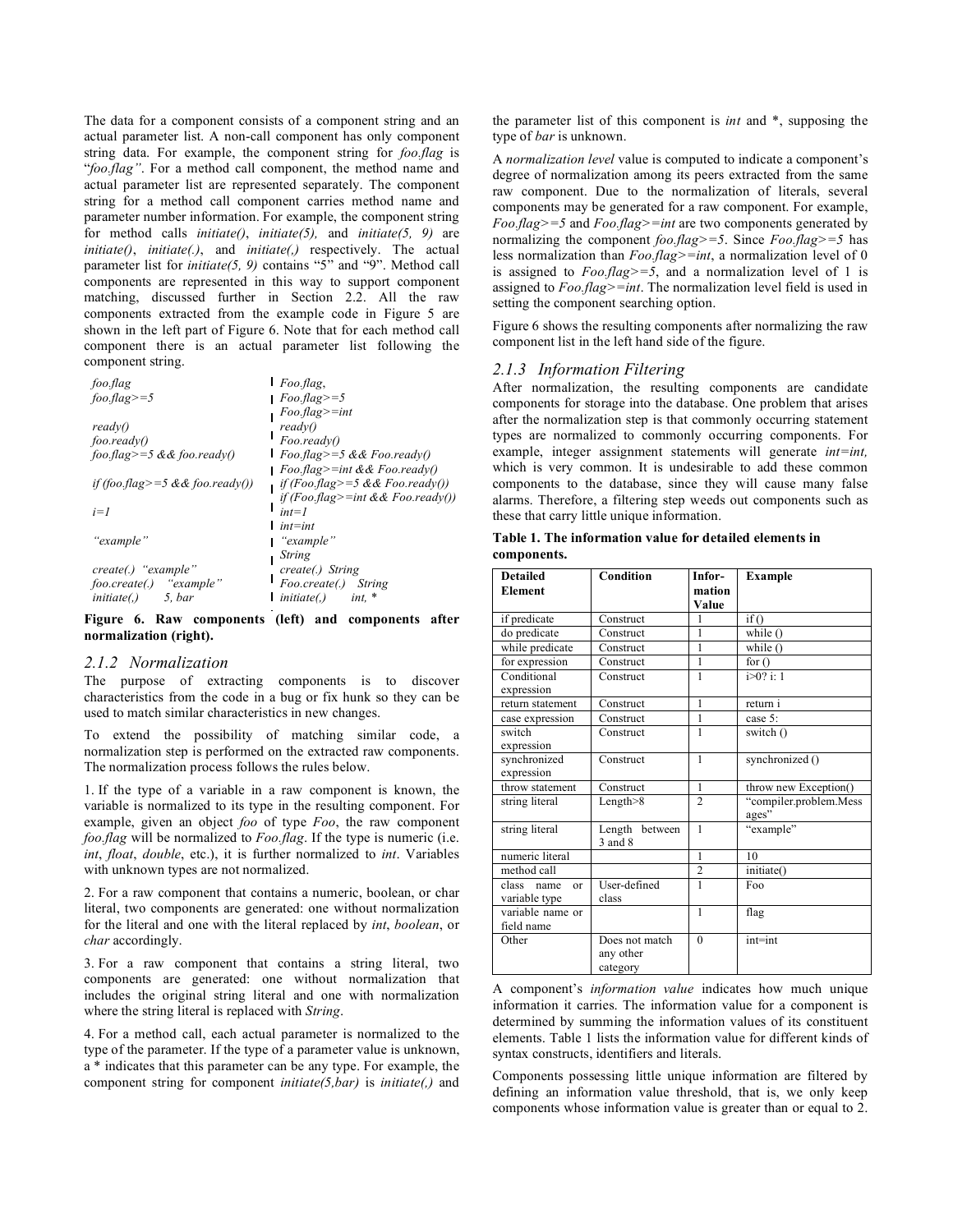Following this rule, four components are filtered from the resulting components listed in the right hand side of Figure 6, since their individual information values are less than 2.: *int=1* (information value of 1, from the numeric literal 1), *int=int* (information value 0, an "other"), *"example"* (information value 1, string literal), and *String* (information value 0, an "other").

#### *2.1.4 Diff Filtering*

After the information filtering step, we obtain a list of components that pass our threshold for carrying sufficient unique information from the code in the bug hunk. A further filtering step is to determine the components that exist in the bug hunk but not in the fix hunk. That is, code characteristics that are common between the bug hunk and the fix hunk are not saved, since they are unchanged.

**Bug Hunk Fix Hunk**



**Figure 7. Example code in a bug hunk and the corresponding code in the fix hunk.**

```
Foo.flag>=5
Foo.flag>=5 && Foo.ready()
Foo.flag>=int && Foo.ready()
if (Foo.flag>=5 && Foo.ready())
if (Foo.flag>=int && Foo.ready())
Foo.create(.) String
initiate(,) int, *
```
#### **Figure 8. Components in the bug hunk but not in the fix funk for the example in Figure 7.**

Figure 7 shows example code in a bug hunk and its corresponding code in a fix hunk. Figure 8 shows the resulting components after diff filtering the components from the code in Figure 7. Several components have been filtered out in this step. One example is the component *foo.ready()*, which exists in both the bug hunk and the fix hunk. The components remaining at the end of this step are saved to the database. For the example in Figure 7, the components listed in Figure 8 will be saved to the memories database.

# **2.2 Storing and Searching Memories**

Section 2.1 describes the algorithm for extracting components from the source code in hunks. This algorithm is applied to all of the bug and fix hunks in bug fix transactions, with the resulting components being saved to the memories database.

Using a populated memories database, it is possible to perform bug detection and change suggestion. Bugs in new or existing code are found by searching for matching patterns in bug hunks, while change suggestions are made by returning the code in the corresponding fix hunk. For example, suppose the component *if (Foo.flag>=5 && Foo.ready())* is found in a new change. The database is searched for records whose *Component\_string* value is also *if*  $(Foo,\text{flag}>=5 \&\&\text{Foo}.\text{ready}()$  and whose *In bug hunk* value is *true*. If any matching records are found, it is possible to alert developers that their new change may contain a bug. We can additionally provide developers with suggestions on how to fix the bug by presenting the fix hunk code in the *Fix\_hunk* field.

Note that to match method call components, it is necessary to compare the parameter list as well as the component string. Special handling is also needed to match parameter types recorded as \* in the parameter list, indicating that they match any parameter type.

There are several options for component searching, which adjust the degree of exact/close matching and omission of very common components. The options are listed in Table 2.

**Table 2. Options for component searching.**

| Option         | <b>Description</b>                                                                                                        |
|----------------|---------------------------------------------------------------------------------------------------------------------------|
| $\theta$       | Only match components whose normalization level is 0<br>and exclude all static Java call or Java call component<br>kinds. |
|                | Only match components whose normalization level is 0<br>and exclude all static Java component kinds.                      |
|                | Only match components whose normalization level is 0.                                                                     |
| $\overline{a}$ | Match components with any normalization level.                                                                            |

Option 0 has the strictest matching rule for component searching. This option searches components that have the least normalization, and ignores all *static Java call* and *Java call* component kinds. The component *System.out.println()* is a commonly occurring example of a static Java call component. The component *String.length(),* normalized from *str.length(),* is an example of a Java call kind, also a common pattern. Option 0 ignores components such as *System.out.println()* and *String.length()* to avoid the false positives they cause, since we believe developers typically do not make mistakes in these kinds of components. Option 1 is less strict than option 0, since it does not ignore Java call components, such as *String.length()*. Option 3 provides the most permissive component search, searching all components in the database. Option 3 yields the highest hit rates for component searching, but at the cost of more false positives.

**Table 3. Analyzed open source projects.** The period shows the analyzed project timespan. The number of transactions indicates the number of transactions that contain at least one file change. The number of hunks indicates the total number of hunks. The number of bug fix hunks indicates the number of hunks in the bug fix changes. The number of components shows the component count after building memories. For the Eclipse project we use only the core.jdt module due to the large size of the entire project.

| Project | Software      | Period                    | # of         |        | $\#$ of $\#$ of bug fix hunks |                                 | # of components $\vert$ # of components |
|---------|---------------|---------------------------|--------------|--------|-------------------------------|---------------------------------|-----------------------------------------|
|         | type          |                           | transactions | hunks  | $(\%)$                        | in bug memories in fix memories |                                         |
| ArgoUML | UML editor    | $01/1998 \sim 09/2005$    | 4,685        | 56.476 | $9,682(17.1\%)$               | 64.552                          | 86,347                                  |
| Columba | Mail client   | $11/2002 \sim 12/2005$    | 2,362        | 23.090 | 2,646(11.5%)                  | 10.919                          | 17.177                                  |
| Eclipse | IDE           | $06/2001 \sim 01/2006$    | 6,394        | 72.215 | $23,223$ $(32.2\%)$           | 126.930                         | 189,049                                 |
| jEdit   | Editor        | $09/2001 \approx 01/2006$ | ,190         | 18.966 | 5,060(26.7%)                  | 30,729                          | 39,076                                  |
| Scarab  | Issue tracker | $12/2000 \sim 02/2006$    | 2.962        | 14.939 | $2,549(17.1\%)$               | 13.632                          | 19.859                                  |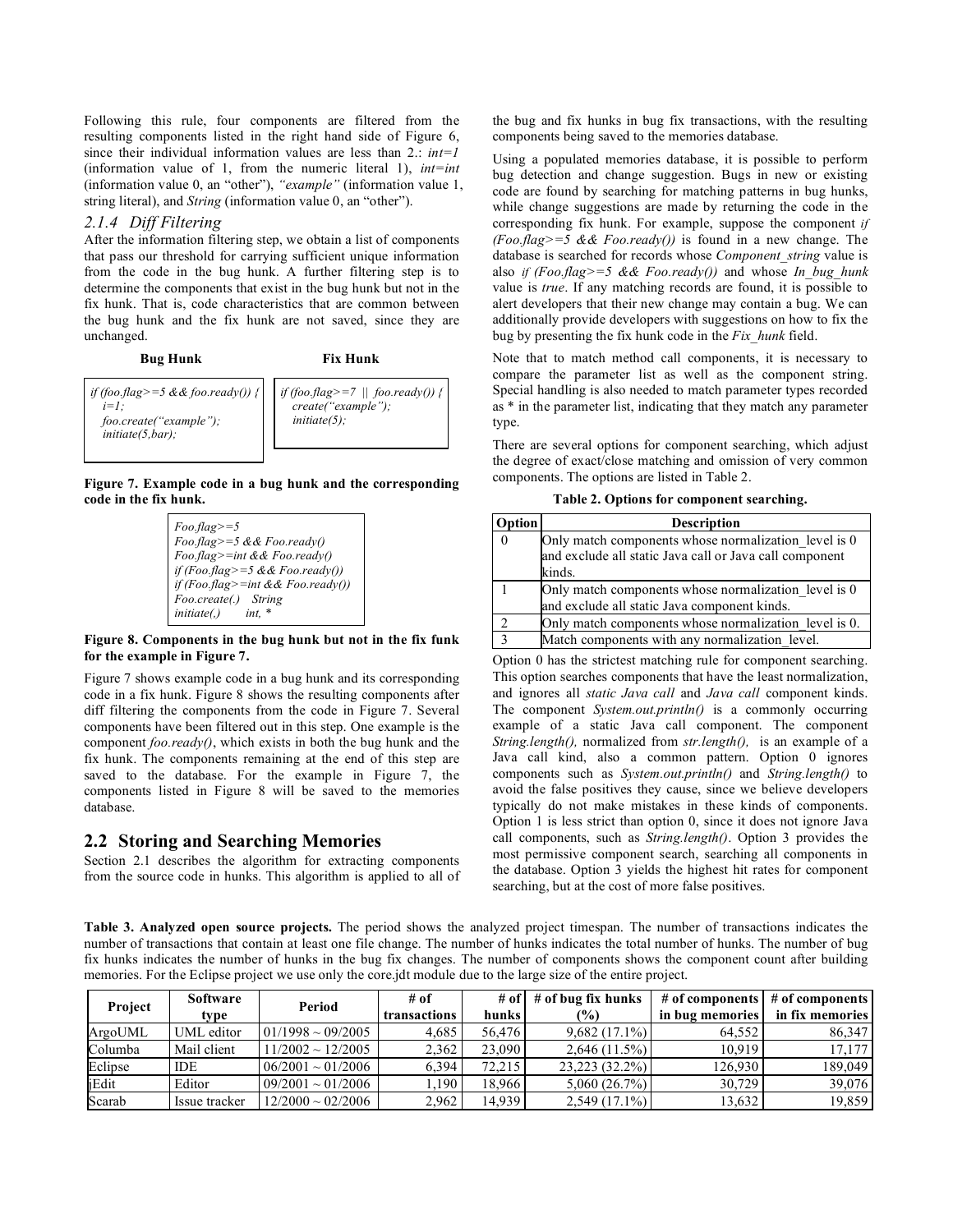# **3. EVALUATION**

Before diving into the details of how we evaluate the effectiveness of bug fix memories, it is important to understand how they are intended to be used within a software project. A developer working on a project in their favorite development environment will receive feedback whenever the code they are developing matches one of the stored bug patterns. The tool that performs this matching is called BugMem, described in Section 4. The memories database developers are querying is *always up to date*. This is due to the inclusion, at checkin time, of new bug fix information. Since the component extraction process is computationally inexpensive, and requires no manual intervention, it is integrated into post-checkin processing for a project. As a result, the bug fix memories can be viewed as a kind of *on-line* learning algorithm.



**Figure 9. Evaluation of true positives and false positives**

Since the intended use of the memories is to find bugs and suggest changes in the current transaction by leveraging the information in *all* prior transactions, traditional approaches for evaluation are ill suited for this situation. In a project with *n* transactions, a typical approach would be to train on 90% of the transactions and then evaluate on the remaining 10%. It is also possible to pick different parts of the project to be the 90% by cycling the 10% evaluation set through different portions of the transaction history—k-fold cross-validation [22]. The drawback with these traditional ! evaluation approaches is they don't reflect the actual use conditions of the memories database, since in normal use the transactions in the evaluation set would contribute to training the memories.

Another common approach for evaluating bug finding techniques is to train a model on one project, then evaluate it on another. This is also ill-suited for evaluating the bug fix memories. Since a project's memories are comprised of source code patterns, it is inherently specific to that project. In general, evaluation of vertical bug finding techniques involves training on one project and then assessing performance on that same project.

The approach chosen for evaluating bug fix memories is sketched in Figure 9. We walk through the transaction history of a project, evaluating at each transaction how well the approach works when *using only the information available as of that transaction*. To evaluate the bug memories at transaction *n*, the memories are built using the bug fix hunks from transactions *1* to *n-1*. We then determine whether transaction  $n$  is a bug fix. If so, a check is performed to see if a component in the bug hunk at transaction *n* is found in the memories database. If found, it is called it a *true* *positive hit*, which means that the bug is found in the previous memories. If transaction *n* is a non-fix change, and a component in the non-bug hunk is found in the memories, it is called a *false positive hit*, since code that does not contain a bug matches the bug memories. Hit rates are used to evaluate the bug finding and suggestion generation capabilities of BugMem.

The bug fix memories approach is also compared to a horizontal bug finding tool, PMD [5]. This permits an evaluation of how well BugMem and PMD perform at finding the actual bugs in the analyzed projects, and whether they find the same kinds of bugs. This is described in Section 3.3.

## **3.1 Setup**

Project change histories from five open source projects, ArgoUML, Columba, Eclipse, jEdit, and Scarab, were extracted using the Kenyon infrastructure [3]. Subsequently, bug fix memories were built for each project using the approach described in Section 2. Table 3 summarizes the analyzed projects.

## **3.2 Bug Fix Memory Hit Rates**

As described above, hit rates at a transaction *n* are computed by searching for matches in the memories built from transactions *1* to *n-1*. To precisely describe this process, notations are added to the bug memories, *M*, indicating which transactions have contributed information to the memories. A per-transaction memory, *Mi,* represents only those components extracted from transaction *i*. Per-transaction memories are used to define the memories as of a given transaction, *n*:

$$
M^n = \bigcup_{i=1}^n M_i
$$

This permits a refinement of the *find* function to describe searches at a given transaction, *n*:

# $\operatorname{find}_n(\operatorname{extract}(H),M^{n-1}) \to \operatorname{MatchedHP}$

This states that the find function for transaction *n* only uses memories built using components from transactions *1* to *n-1*.

All bug and fix hunks are extracted at transaction *n*, and checked to see if they match against  $M^{n-1}$ . The process iterates from

transaction 1 to the end transaction, *N*. The overall process is sketched in Figure 10.

If (transaction *n* is identified as a bug fix) { For  $(n = 1$  to *N*) { Get bug or fix hunks in transaction *n* Try  $\int f \, d\mu_n \left( \text{extract}(H), M^{n-1} \right)$  for each bug and fix hunk in transaction *n*

$$
\bigg\}^{\bigg\}}
$$

#### **Figure 10. Process for evaluating hit rates. The total number of transactions is** *N***.**

To determine half and full hit rates, we start by extracting matched hunk pairs (*Half\_hit\_MatchedHP*) using deleted hunks (DH) from the memories:

 $H$ alf<sub> $-$ </sub> hit<sub> $-$ </sub> MatchedHP<sub>n</sub>(*HP*) = *find<sub>n</sub>*(*extract*(*DH*), $M^{n-1}$ )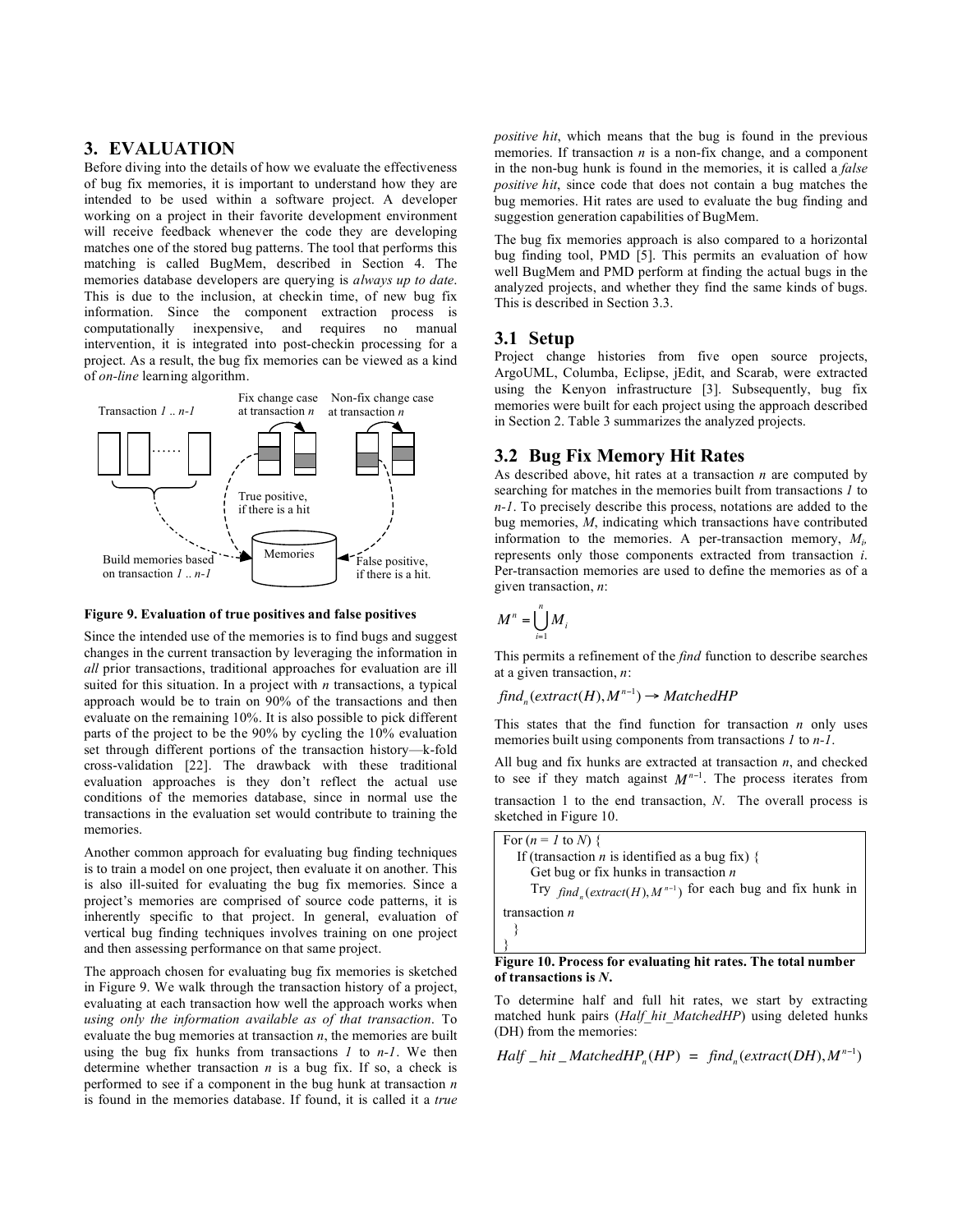If a component in a bug hunk is found in the memories, it is defined as a half hit. A half hit indicates that the same kind of bug has been seen in previous transactions (memories):

# $Half\_hit_n(HP)$  *iff*  $Half\_hit\_MatchedHP_n(HP) \neq \Phi$

If a component in a fix hunk is also found in Half\_hit\_MatchedHP, it is a full hit. A full hit indicates that the exact bug and fix pair has been seen in previous transactions (memories).

 $Full\_hit_n(HP)$  iff  $Half\_hit_n(HP)$   $\wedge$  $(find(extract(AH),\, Half\_hit\_MatchedHP_n(HP)) \neq \Phi \vee$ *type*(*HP*) = *deletion*)

More concisely, in order to have a full hit, a half hit must have occurred first. Additionally, the added (fix) hunk must be found in the bug and fix hunk pairs returned by the half hit database query (*find(…)*). In the case where there is no added hunk (code was deleted, but not added when fixing a bug), the hunk pair is of type deletion (*type(HP)=deletion*). Since it is not possible to find an empty added hunk in the half hit hunk pairs, a half hit is assumed to be a full hit in this case.



**Figure 11. Full and half hit rates, search option 3.**

Figure 11 shows the full and half hit rates of analyzed projects. Using different component search options yields different hit rates. Use of option 3 yields the results in Figure 11, which represent the highest possible hit rates. Full hits vary from 7.9% - 15.5%, indicating that this many bug and fix pairs repeat over the project's history. Half hit rates vary from 19.3%-40.3%, indicating that this many bug hunks are found in previous transactions (memories).

From the developer's perspective, the half hit rate indicates that in 19.3%-40.3% of bug fix changes, the BugMem tool can find code in the change that matches an existing pattern. These matching lines can be highlighted for the developer as code that is likely to be buggy. Additionally, the full hit rates indicate that for 7.9%- 15.5% of the changes, it is possible for the BugMem tool to provide suggested changes, observed from the development history, to fix the identified bug.

**Table 4. True positive hit rates**.

| <b>Species</b><br>Projects |                |                                                     |                                                                     |
|----------------------------|----------------|-----------------------------------------------------|---------------------------------------------------------------------|
| Argouml                    |                |                                                     | $10.5\%$ / 34.8% $10.8\%$ / 35.3% $12.3\%$ / 40.2% $12.4\%$ / 40.3% |
| Columba                    |                | 5.9% / 15.1% 6.3% / 15.9% 7.9% / 19.2% 7.9% / 19.3% |                                                                     |
| Eclipse                    |                |                                                     | 14.2% / 33.9% 14.6% / 34.6% 15.5% / 38.6% 15.5% / 38.7%             |
| iEdit                      |                |                                                     | 9.5% / 24.5%   10.1% / 26%   12.8% / 31.8%   12.8% / 31.9%          |
| Scarab                     | $7.6\% / 27\%$ |                                                     | 8.3% / 28.8%   13.5% / 33.8%   13.5% / 33.8%                        |

To get a sense of the impact of different search options, hit rates were evaluated for all search options. Table 4 shows detailed full and half hit rates for search options 0-3. In general, there is little difference between options 2 and 3, but significant difference between options 0 and 3.

To get a sense of the false positive rates of BugMem, the analysis shown in Figure 10 was repeated, this time using non bug fix hunks. If components in the non bug fix hunks are found in the memories, such components are false positives, since those hunks are not bug fixes, and hence not supposed to match any components in the memories. Figure 12 shows an overview of the hit rates.



**Figure 12. False positive hit rates, search option 3.**

Table 5 shows detailed false positive full and half hit rates for search options 0-3.

**Table 5. False positive hit rates**.

| Option<br><b>Projects</b> |                 |                    | $\mathcal{D}$  |                                                       |
|---------------------------|-----------------|--------------------|----------------|-------------------------------------------------------|
| Argouml                   | $7\% / 26.5\%$  | $7.2\%$ / $26.9\%$ | $9\% / 32.4\%$ | $9.1\% / 32.5\%$                                      |
| Columba                   | $3.5\%$ / 14.2% | 3.8% / 15%         |                | $5.3\% / 20.7\%$ 5.3% / 20.8%                         |
| Eclipse                   | $5.9\%$ / 18.8% | $6\%$ / 19.1%      |                | $6.5\%$ / 21.9% 6.5% / 22.1%                          |
| iEdit                     |                 |                    |                | 5.8% / 16.7% 6.1% / 17.4% 7.7% / 21.5% 7.8% / 21.5%   |
| Scarab                    |                 |                    |                | 7.8% / 21.6% 8.1% / 22.6% 10.4% / 29.9% 10.5% / 29.9% |



**Figure 13. True positive (TP) and false positive (FP) full hit rates of analyzed projects.**

We compared the true positive (TP) full hit rates and false positive (FP) full hit rates, with results in Figure 13. Overall, the false positive full hit rates range from 7.8%-10.5%, which is 2.6%-8.9% lower than the true positive hit rates. Even though the false positive hit rates are relatively high, BugMem is still useful, since it provides not only warning flags, but also bug fix examples (on average 1.7 fix examples per warning in jEdit). Developers can quickly decide if they want to accept or reject the warnings by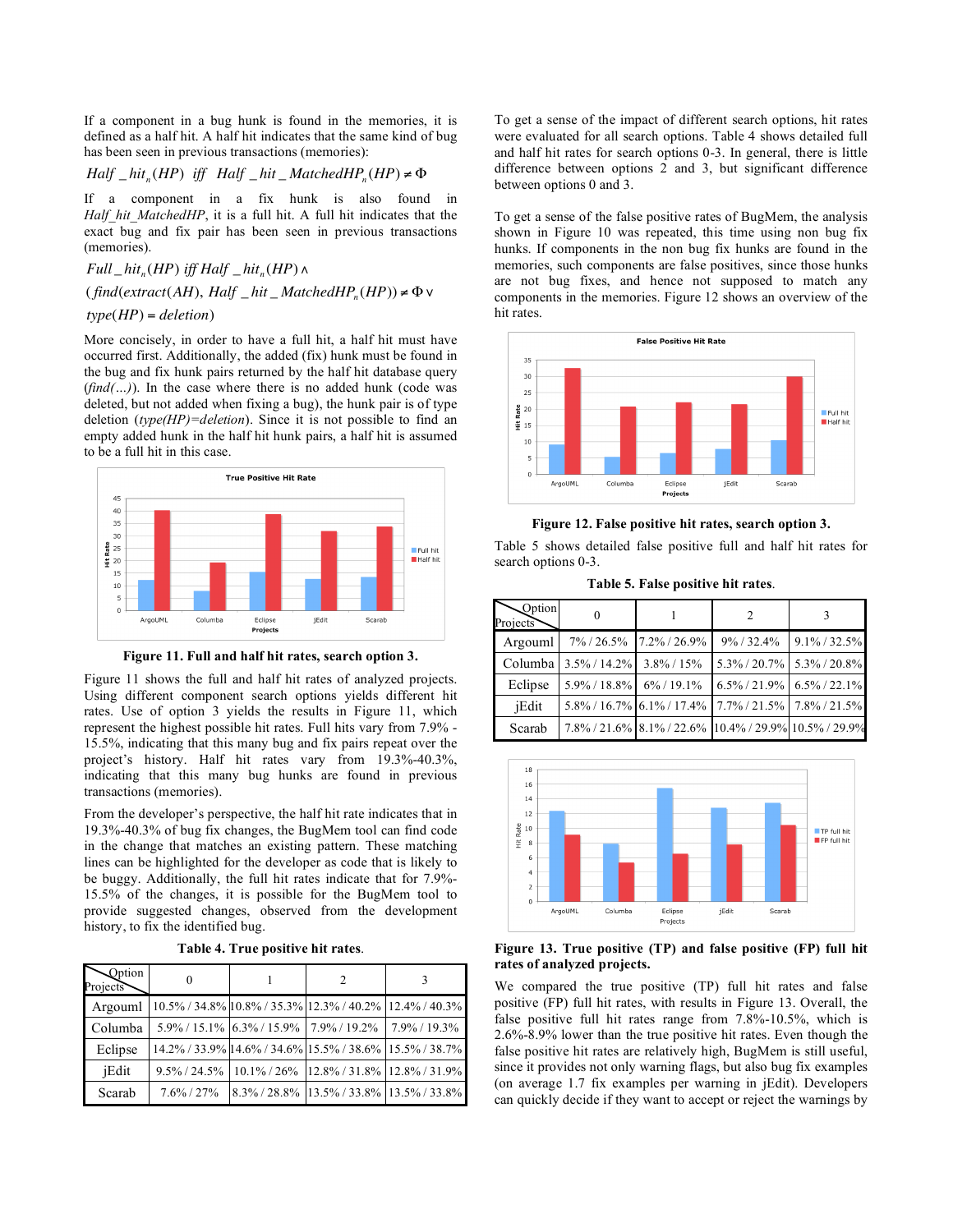examining the provided examples. Holmes et al. [13] and Mandelin et al. [19] show that providing code examples is beneficial for understanding software. BugMem always provides bug fix examples along with warnings.

## **3.3 Comparison with PMD**

To compare a horizontal bug finding tool with the vertical approach used by BugMem, we identify bugs using a bug finding tool, PMD [5], comparing them with those identified by BugMem. PMD is chosen because it does not require annotation and only requires Java source code as its input. Other bug finding tools, such as FindBugs and JLint, take Java class files as their input, which would require source code compilation for every transaction. This is computationally very expensive. Since PMD performs syntactic checks on source code, it mostly catches stylistic bugs. Comparing BugMem with other bug finding tools such as FindBugs and JLint remains future work.

PMD can identify potential bugs using pre-defined syntactic error patterns such as 'empty if statement', 'misplaced null check', or 'no null check in the equal method' [5]. To compute its hit rate, potential bugs are located using PMD and then checked to see if the bugs are fixed in the project's change histories.

To compute full and half hit rates, PMD was run to obtain detected violations that fall into a hunk. The violation count of a hunk is defined as *VC(H)*. For example, if a hunk includes 5 violations, *VC(H)* is 5. All bug and fix hunks were extracted and violation counts were measured for each hunk, following the process sketched in Figure 14.

| For $(r = 1$ to N $\{$                                      |  |
|-------------------------------------------------------------|--|
| Get bug fix hunks in transaction $r$                        |  |
| Compute $VC/H$ ) for each bug and fix hunk in transaction r |  |
|                                                             |  |

#### **Figure 14. Process for evaluating PMD hit rates. The total number of transactions is** *N***.**

A half hit occurs if the violation count of a bug hunk is greater than 0, since PMD correctly identifies some bugs in the bug hunks. To be a full hit, the violation number of a bug hunk must be reduced in the fix hunk. A full hit indicates that there are violations in the bug hunk, but the violations are removed in the fix hunk. If the hunk pair type is deletion and there is a hit on the bug hunk, it is assumed to be a full hit, since the violated code is removed. Formally, half and full hits are defined as:

*Half* \_ *hit*(*HP*) *iff VC*(*AH*) > 0

*Full* \_ *hit*(*HP*) *iff Half* \_ *hit*(*HP*)" (*VC*(*DH*) < *VC*(*AH*)#*type*(*HP*) = *deletion*)

**Table 6. PMD hit rates of analyzed project. The first number indicates full hit rates, and the second means half hit rates.**

| Priority<br>Projects |                 | 2 or less         | all               |
|----------------------|-----------------|-------------------|-------------------|
| Argouml              | $0.2\% / 0.4\%$ | $1.9\%$ / 6.4%    | $2\% / 6.5\%$     |
| Columba              | $0.3\% / 0.6\%$ | $2\% / 6.2\%$     | $2\% / 6.3\%$     |
| Eclipse              | $0.3\% / 0.5\%$ | $1.4\%$ / 6.5%    | $1.4\% / 6.5\%$   |
| iEdit                | $0.1\% / 0.4\%$ | $1.8\%$ / 6.8%    | $1.8\%$ / 6.8%    |
| Scarab               | $0.1\% / 0.4\%$ | $2.7\%$ / $7.2\%$ | $2.7\%$ / $7.2\%$ |

PMD assigns each violation a priority ranging from 1 to 3. A priority of 1 indicates a serious warning, while a priority of 3 reflects less important warnings. We observe hit rate variances by using warnings at a specific priority level. Detailed full and half hit rates with priority combinations are shown in Table 6.

Bug sets correctly identified by PMD and BugMem (half hits) were compared to see if the two sets are exclusive. Figure 15(a) shows the entire bug hunk space of ArgoUML, comprised of 9,682 bug hunks. Among them, 3,900 (40.3%) of the bug hunks are correctly identified by BugMem (see Table 4, half hit at option 3), and 625 (6.5%) are correctly identified by PMD (see Table 6, half hit at priority 3 or less). We then observed the intersection of the two correctly identified sets to see how these two tools can complement each other. Surprisingly, only 3% of the total identified hunks were common between PMD and BugMem.



#### **Figure 15. Identified bug hunk sets of two projects using PMD and BugMem.**

Figure 15(b) shows bug hunk sets identified by BugMem and PMD in Eclipse. Similar to ArgoUML, only 2.3% of the identified hunks were common in Eclipse. Intersections for other projects are shown in Table 7. The intersections of the identified bugs are about 1.1~3% of the total bug hunks. The results indicate that the hunk sets identified by PMD and BugMem are largely exclusive. We conclude that BugMem is not meant to replace prior bug finding tools. BugMem can find bugs that cannot be identified by PMD and vice-versa. There is considerable synergy in using a combination of vertical and horizontal bug finding tools together.

**Table 7. Identified bug hunks (half hit) by PMD, BugMem, and their intersection.**

|         |               |              | Project BugMem hit (%) PMD hit (%) BugMem ∩ PMD (%) |
|---------|---------------|--------------|-----------------------------------------------------|
| Argouml | 3,900 (40.3%) | $625(6.5\%)$ | 286(3%)                                             |
| Columba | 510 (19.3%)   | $166(6.3\%)$ | $30(1.1\%)$                                         |
| Eclipse | 8,982 (38.7%) | 1,512 (6.5%) | 536 (2.3%)                                          |
| iEdit   | 1,615 (31.9%) | $342(6.8\%)$ | $118(2.3\%)$                                        |
| Scarab  | 862 (33.8%)   | 184 (7.2%)   | 55 (2.2%)                                           |

# **3.4 Limitations of Memories**

### *3.4.1 Missing Memories.*

Since there are limitations inherent in line-based text diffs, our approach misses some kinds of bug fixes. For addition type hunk pairs ( $|DH| = 0$ ), it is hard to find the buggy part of the source code. Suppose there is a bug fix change as shown in Figure 16. The *if condition* is added to check whether *foo* is *null*, so the fix hunk contains the *if condition* line and the bug hunk is empty. In fact, *print(foo.a)* at revision *n-1* is buggy code, since there should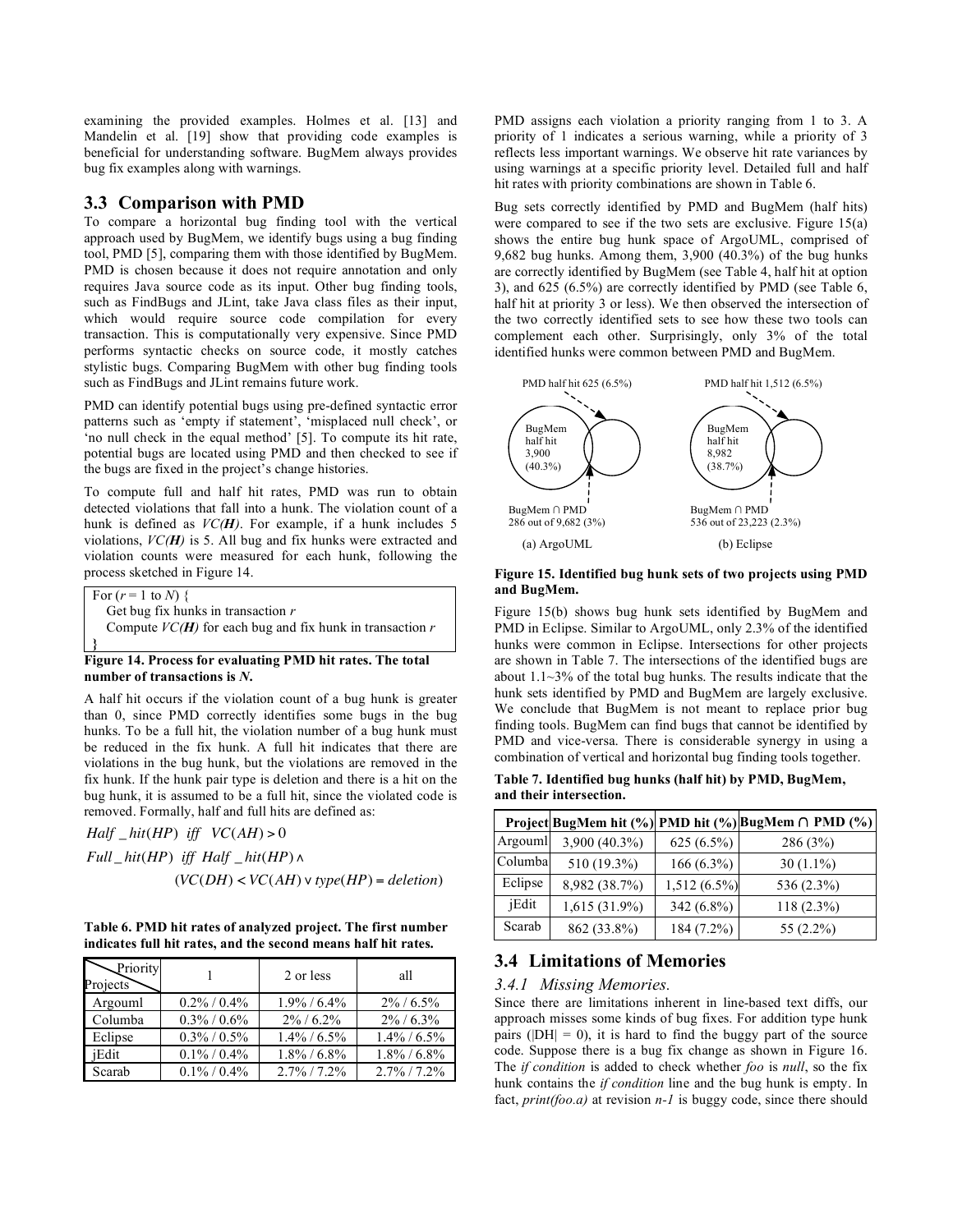be an *if condition* before it to perform the null dereference check. Due to the empty bug hunk, this bug is missing in the memories. Similar cases include addition of try/catch statements, addition of an *else* branch, addition of a method call in a sequence of method calls, etc. In ongoing work, we are developing a set of these commonly occurring bug fix patterns.

| print(foo.a); | if (foo!=null) {<br>print(foo.a); |
|---------------|-----------------------------------|
| Revision n-1  | Revision n                        |

**Figure 16. Addition hunk type example.**

### *3.4.2 Limitation in the initial stage of a project*

The bug fix memories approach is applicable only when a project has been under development for awhile, and hence some bug fixes have been collected in the memories. In contrast, horizontal bug finding tools can work immediately from transaction 1 of a newly started project. How many transactions must pass before BugMem achieves a reasonable hit rate? True positive half hit rates (option 3) were observed over several thousand transactions, as shown Figure 17. Hit rates dramatically increase around transaction 200- 900 and then continue growing slowly as transactions accumulate. Waiting 200-900 transactions before using BugMem appears to be a reasonable rule-of-thumb.



**Figure 17. True positive half hit rates (option 3) over transactions.**

### *3.4.3 Only file-by-file basis*

Our approach is based on comparing a source code file of two versions, so the bugs captured and fixes suggested are only fileby-file based. The cross-file relationships of bugs and fixes are not revealed.

# **3.5 Threats to Validity**

There are four major threats to the validity of this work.

**Systems examined might not be representative.** We examined 5 systems, and it is still possible that we accidentally chose systems that have better (or worse) than average bug fix memories hit rates. Since we intentionally only chose systems that had some degree of linkage between change tracking systems and the text in the change log (so we could determine bug fix changes and hunks), we have a project selection bias. As our dataset increases the severity of this threat will diminish.

**Systems are all open source.** The systems examined in this paper all use an open source development methodology, and hence might not be representative of all development contexts. It is possible that the stronger deadline pressure, different personnel turnover patterns, and different development processes used in commercial development could lead to different memories hit rates.

**All systems are written in Java.** Extracting components from hunks and building memories requires a complete programming language parser. As a result, BugMem currently only supports the Java language. Other programming languages may have different bug patterns and memories hit rates.

**Bug fix data is incomplete.** Even though we selected projects that have change logs with good quality, we still are only able to extract a subset of the total number of bugs (typically only 40%- 60% of those reported in the bug tracking system). The identified bug-fix data is not the oracle set. It may include false positives and false negatives. Incomplete bug fix data may increase (or decrease) false positive rates, and prevent the development of complete bug fix memories.

# **4. USING BUG FIX MEMORIES**

Bug fix memories can be used to construct a bug finding tool and perform IDE integration. A project's bug fix memories can also be used as a code example repository to provide awareness to developers. We describe each application in detail.

# **4.1 Bug Finding Tool**

We implemented a bug finding tool, BugMem, using memories of bug fixes. Like other bug finding tools such as ESC/Java, FindBug, and PMD, the BugMem tool is provided source code and generates warning messages. Figure 18 shows example BugMem output which indicates that using *setSelectText()* might be a potential bug, and recommends changing it to *insertTab()* based on previous bug fix instances. BugMem provides real fix examples for identified bugs using fix data from the project's bug fix memories.

| Type: call "setSelectedText(.)" | Warning in addText at Test java (line 10) Found 4 memories        |
|---------------------------------|-------------------------------------------------------------------|
|                                 | org/git/sp/jedit/textarea/JEditTextArea.java at Rev: 114 in jedit |
|                                 |                                                                   |
|                                 | else setSelectedText("\t");                                       |

#### **Figure 18. Simple output of the BugMem command line tool.**

An IDE (Eclipse) integration of BugMem has also been implemented. During a source editing session using the IDE, BugMem can point out potentially buggy lines and provide real bug fix examples for those lines.

# **4.2 Bug and Fix Understanding**

The memories of bug fixes are very useful for developers who are new to software projects. Core developers who know and remember all previous bugs and fixes may be able to avoid making the same mistakes again. For new developers, however, the memories of bug fixes are essential to guide their future development. When they does not know the right method or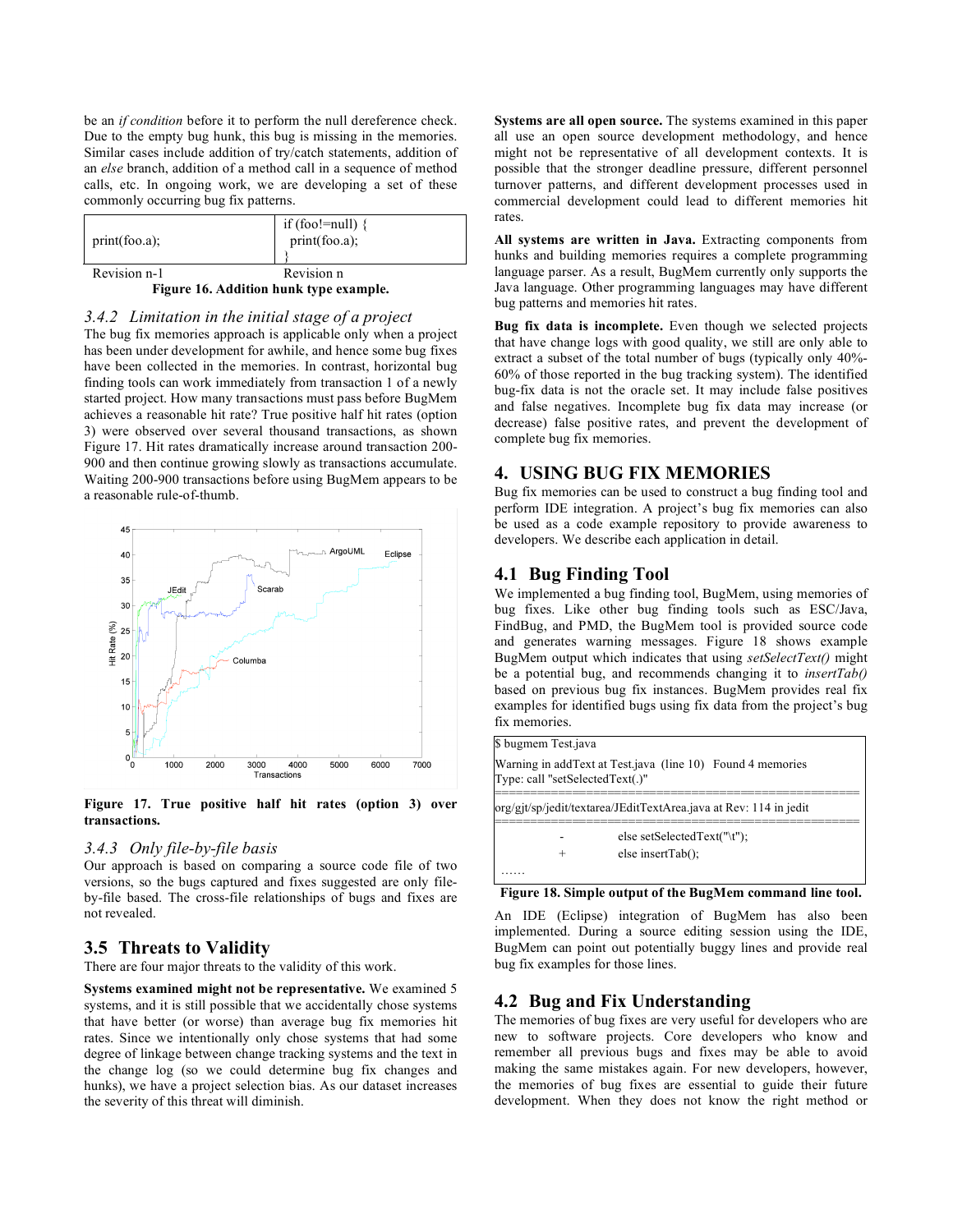constant to use, automatically recovered memories of bug fixes can help correct mistakes and suggest correct examples.

# **5. RELATED WORK**

In this section, we discuses related work on finding bugs, locating buggy areas, using project history to detect bugs, and using code examples to assist development.

# **5.1 Bug Finding Tools**

Many bug finding tools such as Bandera, ESC/Java [11], PMD [5], JLint [1], and FindBugs [14] have been proposed and are in wide use [25]. Most of these tools use syntactic pattern matching, model checking, or theorem proving. They are similar to BugMem in that they perform static analysis, find bugs, and then suggest correct code. They are good at detecting commonly known bugs, such as null dereferencing errors. However, they do not detect high-level project-specific bugs.

While prior bug finding tools use built-in and pre-defined bug patterns, BugMem learns project-specific bug patterns by analyzing an ongoing development history. Additionally, BugMem can suggest correct code to repair detected buggy code.

# **5.2 Using Project History to Detect Bugs**

We used project histories to build memories to detect bugs and suggest fixes. Project histories are widely used to build project knowledge [7, 8], detect common bug patterns [18, 28], and find association rules among bugs [27].

Hipikat is a tool that recommends relevant software artifacts to developers based on project histories comprised of artifacts such as source code changes, mailing list messages, bug tracking entries, and written documentation [7, 8]. The Hipikat approach is similar to BugMem in that it builds up a repository of information from the project's history. However, we explicitly identify bad (bug) and good (fix) memories to detect potential bugs and suggest fixes. Hipikat tries to provide related references to developers rather than identify good or bad memories. Hipikat uses lexical information (which is often automatically extracted) to search memories while BugMem analyzes source code and extracts components automatically.

Williams and Hollingsworth use project histories to improve existing bug finding tools [28]. When a function returns a value, using the value without checking it may be a bug. The problem in this approach is that there are too many false positives, due to the generation of warnings about all source code that uses an unchecked return value. To remove these false positives, Williams and Hollingsworth use project histories to determine what kinds of function return values must be checked. For example, if the return value of the function '*foo*' was always checked in the project history, but not checked in current source code, it is very suspicious.

Livshits and Zimmermann combined software repository mining and dynamic analysis to discover common method usage patterns that are likely to encounter violations in Java applications [18]. Their approach employs dynamic analysis and is more specific in finding violation patterns on method usage pairs. For example, *blockSignal()* and *unblockSingal()* should always be paired in the source code.

The approaches in [28] and [18] are vertical bug finding techniques similar to ours, since they both analyze project-specific

patterns. However, they only focus on a small set of bug patterns, such as the return value checking in [28] and the method usage pairs in [18]. In contrast, BugMem uses all kinds of components to build memories and detect bugs, and the kinds of components keep growing along with the development process.

Song et al. find association rules among six bug types from project histories [27]. Using these association rules, they can predict future bugs. For example, suppose bug types *A* and *B* are often found together in the history. Then if we find only bug type *A* in the source code, we assume the code contains bug type *B* as well. BugMem uses components from bug hunks to detect bugs, and does not use any bug association rules. Using buggy component association rules may increase hit rates; testing this idea remains future work.

Brun and Ernst extract properties from buggy code and feed it to machine learning algorithms to train a bug prediction model [4]. They use the Daikon invariant extractor [9] to extract invariant information. Their approach is similar in that they try to capture properties of buggy code and use it for future prediction. However, they use invariant information for their code properties, while we use syntactic information.

# **5.3 Identifying Buggy Areas**

Identifying buggy code areas is quite useful for improving software quality, and many approaches have been proposed. Some approaches use software complexity metrics to identify buggy areas, assuming that complex software has more potential bugs [15, 23, 24]. Other approaches leverage a project's bug history, change history, or code co-changes to identify buggy areas [2, 12, 21]. Prediction accuracy for these approaches range from 60- 80%, but the areas predicted to be buggy are quite coarse, ranging from modules to binaries, files, or functions. Even though BugMem has lower accuracy (hit rate), it precisely locates bugs at the line level and provides suggestions for fixes.

CP-Miner [17] is an approach that finds copy-paste code clone regions in source code and detects "forgot-to-change" bugs in them. In contrast, BugMem is able to identify bugs in any changed source code region.

# **5.4 Using Code Examples to Assist Development**

Holmes and Murphy proposed an approach to extract structural components from example code and use them to assist coding when developers are working on similar code [13]. Mandelin et al. introduces a jungloid mining approach that automatically generates jungloid code fragments by mining library and example code to provide common API use examples [19]. The input to the jungloid mining is the input and output types of APIs. The output of jungloid mining is examples of method call sequences extracted from sample client programs or synthesized from API method signatures. The jungloid mining approach focuses solely on method calls. Source code search engines [16] are also widely used to find source code examples. BugMem is similar to source code example approaches, since we extract components from source code examples in the history (hunks). However, we identify both bad (from bug hunks) and good (from fix hunks) examples, using them to detect bugs. Prior code example approaches assume that all examples are good source code, but the existence of as-yet undiscovered bugs in all projects means that this is not true.